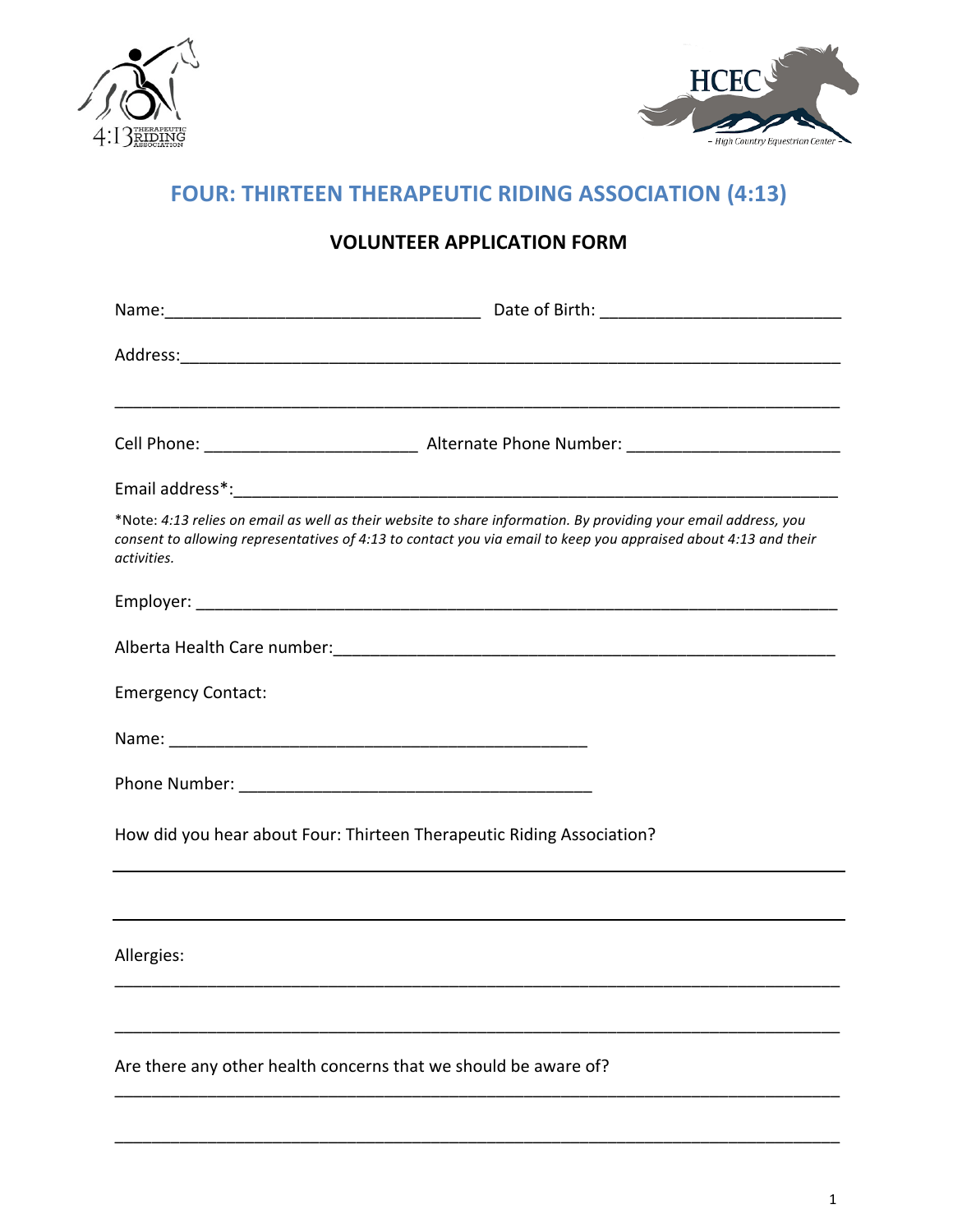| What is your knowledge of horses and the length of time that you<br>have been involved with horses?                         |                     |                                                                                                                                                                                                                                                                                      |
|-----------------------------------------------------------------------------------------------------------------------------|---------------------|--------------------------------------------------------------------------------------------------------------------------------------------------------------------------------------------------------------------------------------------------------------------------------------|
|                                                                                                                             |                     |                                                                                                                                                                                                                                                                                      |
| Have you ever worked with persons with disabilities? Yes<br>(if yes, please provide a brief description and length of time) |                     | <b>No</b>                                                                                                                                                                                                                                                                            |
|                                                                                                                             |                     |                                                                                                                                                                                                                                                                                      |
| Areas of Interest:                                                                                                          | Program             | Horse handling                                                                                                                                                                                                                                                                       |
| (check those that apply)                                                                                                    |                     | Sidewalking with a student                                                                                                                                                                                                                                                           |
|                                                                                                                             | Other               | Fundraising                                                                                                                                                                                                                                                                          |
|                                                                                                                             |                     | <b>Grant writing</b>                                                                                                                                                                                                                                                                 |
|                                                                                                                             |                     | <b>Budget and finance</b>                                                                                                                                                                                                                                                            |
|                                                                                                                             |                     | Future planning<br><b>Public relations</b>                                                                                                                                                                                                                                           |
|                                                                                                                             |                     | Volunteer recruitment                                                                                                                                                                                                                                                                |
|                                                                                                                             |                     |                                                                                                                                                                                                                                                                                      |
|                                                                                                                             |                     | Photography/video<br><b>Facility repairs</b>                                                                                                                                                                                                                                         |
| Preferred day(s)/time to volunteer:                                                                                         |                     |                                                                                                                                                                                                                                                                                      |
|                                                                                                                             |                     |                                                                                                                                                                                                                                                                                      |
| Photo release:                                                                                                              |                     |                                                                                                                                                                                                                                                                                      |
| I, the undersigned                                                                                                          | <b>DO</b><br>DO NOT |                                                                                                                                                                                                                                                                                      |
| for any other use for the benefit of the program.                                                                           |                     | consent and authorize the use and reproduction by "Four: Thirteen Therapeutic Riding<br>Association and High Country Equestrian Center" of any and all photographs and any other<br>audio/visual materials taken of me for promotion material, educational activities, exhibition or |
|                                                                                                                             |                     |                                                                                                                                                                                                                                                                                      |
|                                                                                                                             |                     |                                                                                                                                                                                                                                                                                      |

Parent/Guardian Signature (if under 18): \_\_\_\_\_\_\_\_\_\_\_\_\_\_\_\_\_\_\_\_\_\_\_\_\_\_\_\_\_\_\_\_\_\_\_\_\_\_\_\_\_\_\_\_\_\_\_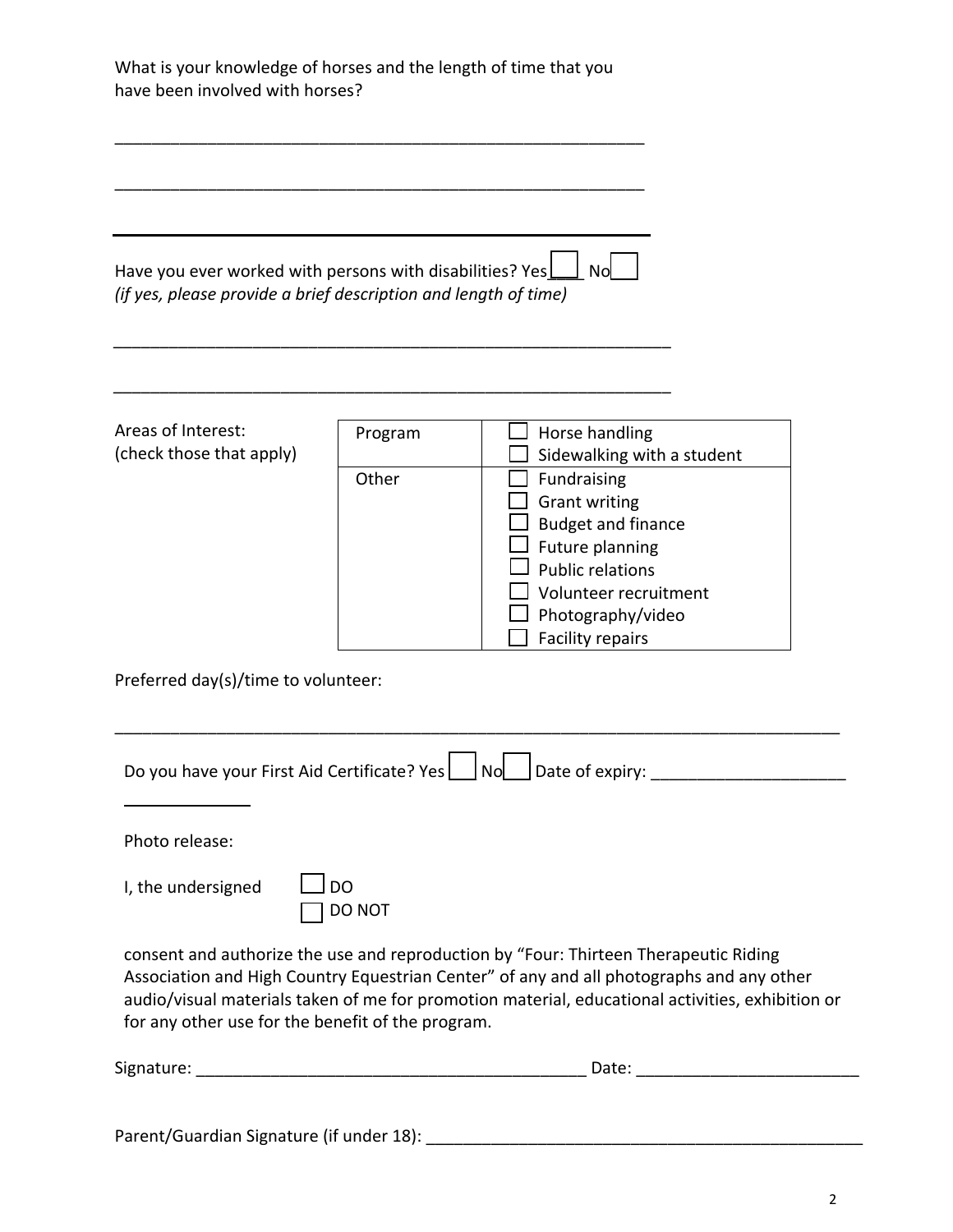I agree that the above information provided by me is true and correct. I agree to provide a Vulnerable Sector Check (as required by associations working with young people and those with handicaps) as a condition of acceptance as a volunteer with "Four: Thirteen Therapeutic Riding Association" and "High Country Equestrian Center".

Every participant acknowledges and agrees that "Four: Thirteen Therapeutic Riding Association and High Country Equestrian Center", the members and officers thereof, shall not be liable for any injury, loss or damage which the participant may suffer on or about the premises during associated related activities. Every effort will be made to avoid any accident. No liability can be accepted by any organization concerned with the activities of "Four: Thirteen Therapeutic Riding Association" and "High Country Equestrian Center" and or anyone providing facilities and equipment.

No volunteer can be accepted for our program until this form has been completed.

I do herby acknowledge having read and understood the aforementioned release and agree to be bound by the same.

|                                                                                                                                                                                                                                | Date:<br><u> 2001 - Jan Samuel Barbara, manazarta da kasar 1992 - Antonio Alemania da San San San San San San San San San S</u> |
|--------------------------------------------------------------------------------------------------------------------------------------------------------------------------------------------------------------------------------|---------------------------------------------------------------------------------------------------------------------------------|
|                                                                                                                                                                                                                                |                                                                                                                                 |
| Parent/Guardian Signature (if under 18): [19] Parent/Guardian Signature (if under 18):                                                                                                                                         |                                                                                                                                 |
|                                                                                                                                                                                                                                |                                                                                                                                 |
| Parent/Guardian Email Address: North and Search and Search and Search and Search and Search and Search and Search and Search and Search and Search and Search and Search and Search and Search and Search and Search and Searc |                                                                                                                                 |
| Parent/Guardian Phone Number:                                                                                                                                                                                                  |                                                                                                                                 |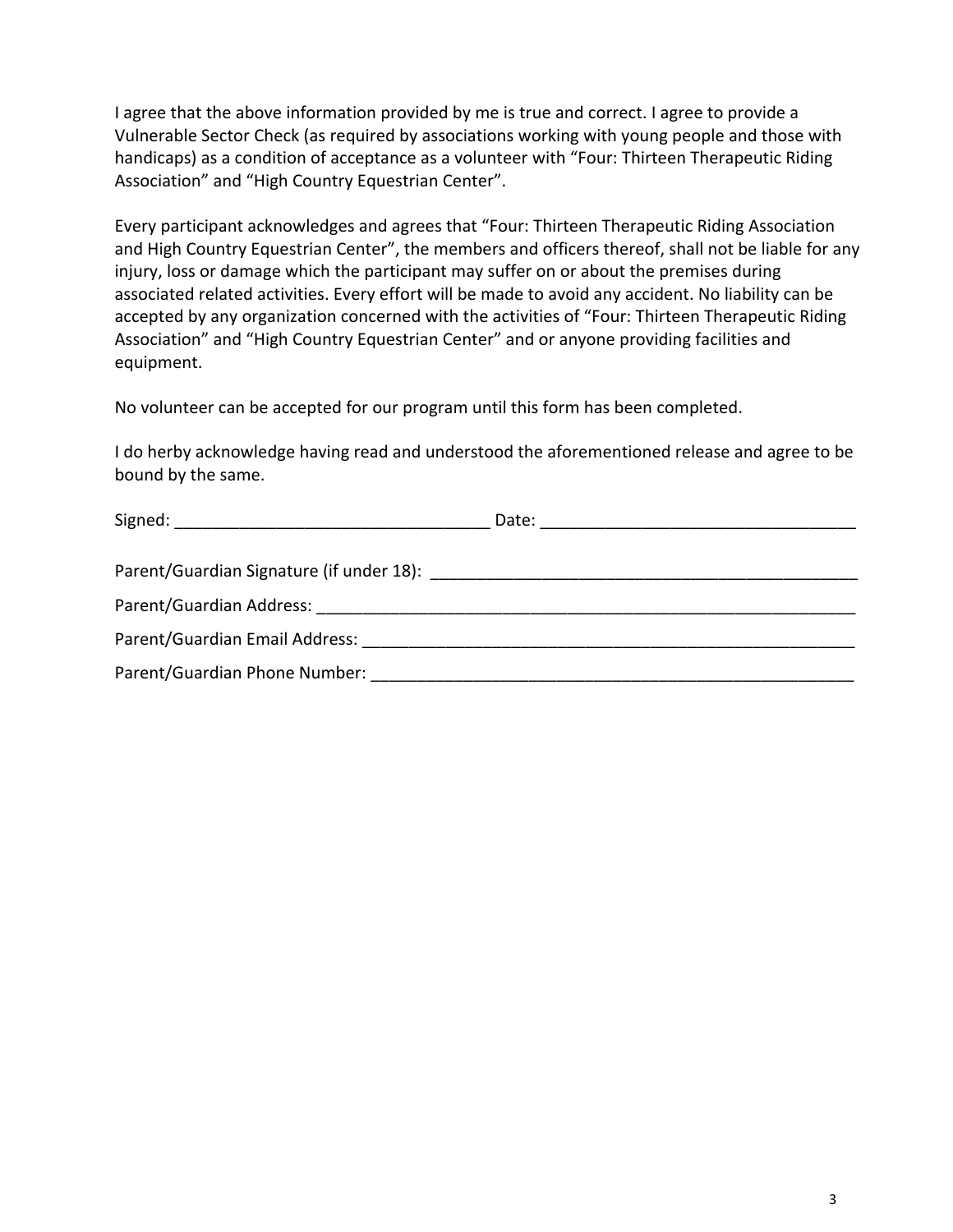



## **FOUR: THIRTEEN THERAPEUTIC RIDING ASSOCIATION (4:13)**

## **CONFIDENTIALITY AGREEMENT**

I, \_\_\_\_\_\_\_\_\_\_\_\_\_\_\_\_\_\_\_\_\_\_\_\_\_\_\_\_\_\_\_\_\_\_\_\_\_\_\_\_\_\_\_\_\_\_\_\_\_\_\_\_\_\_\_\_\_\_\_\_\_, recognise that 

my role as a volunteer or staff member with Four: Thirteen Therapeutic Riding Association will entitle me to certain information about riders which should be treated as confidential. All information given to me by a parent/instructor/rider or other party, such as a physician, in relation to a rider will be discussed only with the personnel of Four: Thirteen Therapeutic Riding Association unless express written consent is provided by the client/guardian to share information to another specified body.

At no time will I discuss any information about riders with other parents or any other individuals. I recognise that all material and papers pertaining to the rider's care are legal documents, and that all information contained therein is confidential.

Name:

Signature: \_\_\_\_\_\_\_\_\_\_\_\_\_\_\_\_\_\_\_\_\_\_\_\_\_\_\_\_\_\_\_\_\_\_\_\_\_\_\_\_\_\_\_

Date:

Witness: witness:

(Parent/Guardian if under 18 years of age)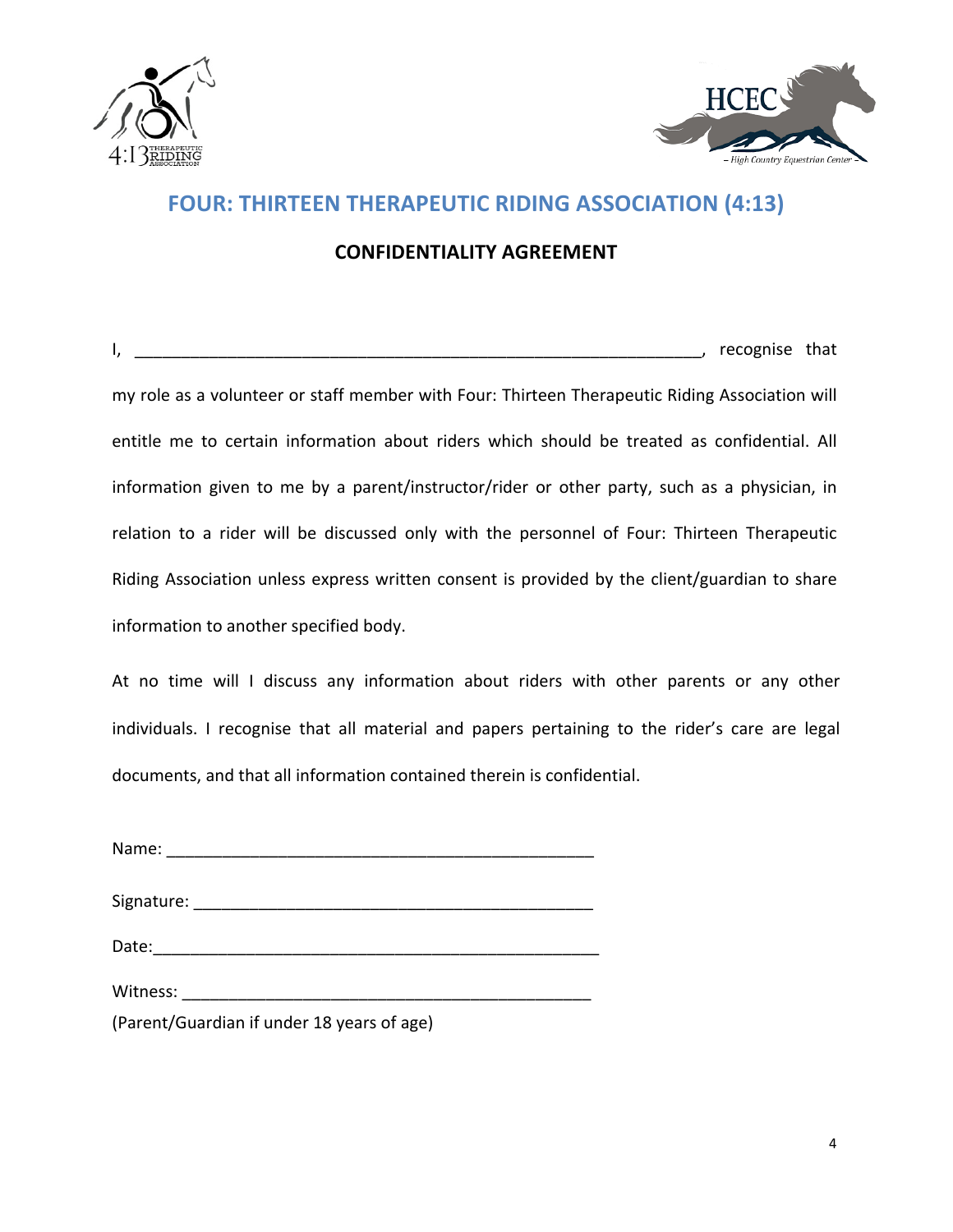



## **FOUR: THIRTEEN THERAPEUTIC RIDING ASSOCIATION (4:13)**

## **DEGREE OF BODILY CONTACT POLICY**

### **Policy:**

Due to the nature of the work at Four: Thirteen Therapeutic Riding Association, it is understood that instructors and trained volunteers will need to physically assist the majority of riders in one or more of the following areas, and it is understood that this is part of the therapy/recreation sessions to which riders and parents have consented.

- When mounting, dismounting or riding a horse
- When lifting a rider onto the horse, to correct posture by placing hands at the front or back of the trunk, or to correct leg and hand positions.
- During riding sessions when having to quickly physically remove a rider from the group, due to behavioural or other concerns, and which is done for the well-being of all concerned (this may involve two staff members lifting a rider).

Any bodily contact provided by trained staff or personal care workers is in the interest of providing a safe and fun environment for the rider, and will be undertaken with the utmost discretion.

Many of the riders' with special needs who attend Four: Thirteen Therapeutic Riding Association like to give hugs. Staff will monitor this so that other riders, centre personnel or volunteers will not be placed in an embarrassing situation and behaviour will be modified as deemed necessary.

### **I** have read, understood and agree to the terms of the policy.

| Name: _________________________            |
|--------------------------------------------|
|                                            |
|                                            |
|                                            |
| (Parent/Guardian if under 18 years of age) |